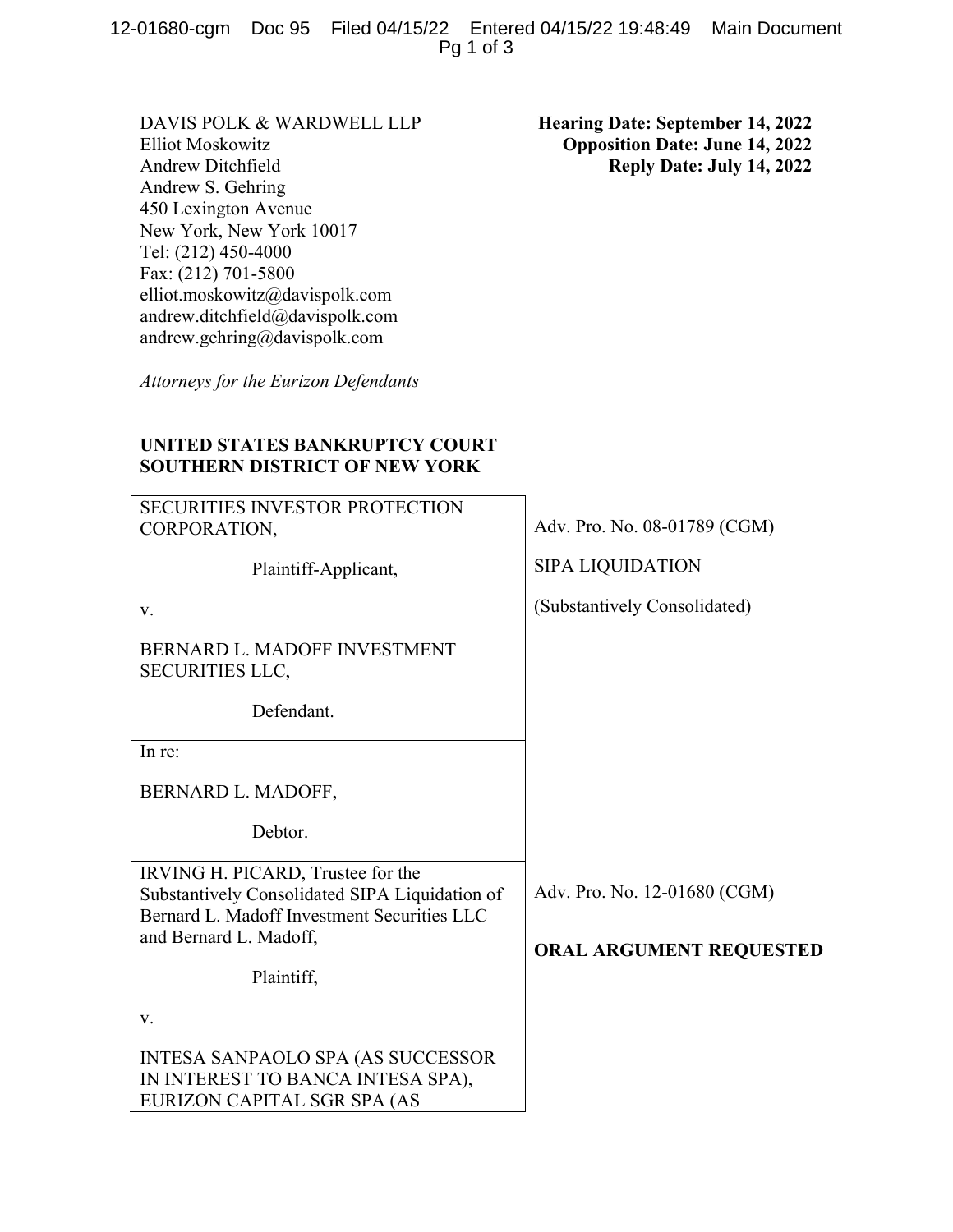12-01680-cgm Doc 95 Filed 04/15/22 Entered 04/15/22 19:48:49 Main Document Pg 2 of 3

SUCCESSOR IN INTEREST TO EURIZON INVESTIMENTI SGR SPA, F/K/A NEXTRA INVESTMENT MANAGEMENT SGR SPA, AND EURIZON ALTERNATIVE INVESTMENTS SGR SPA, FKA NEXTRA ALTERNATIVE INVESTMENTS SGR SPA), EURIZON LOW VOLATILITY F/K/A NEXTRA LOW VOLATILITY, EURIZON LOW VOLATILITY II F/K/A NEXTRA LOW VOLATILITY II, EURIZON LOW VOLATILITY PB F/K/A NEXTRA LOW VOLATILITY PB, EURIZON MEDIUM VOLATILITY F/K/A NEXTRA MEDIUM VOLATILITY, EURIZON MEDIUM VOLATILITY II F/K/A NEXTRA MEDIUM VOLATILITY II, EURIZON TOTAL RETURN F/K/A NEXTRA TOTAL RETURN,

Defendants.

## **NOTICE OF MOTION TO DISMISS**

PLEASE TAKE NOTICE that, upon the Eurizon Defendants' Memorandum of

Law in Support of Their Motion to Dismiss dated April 15, 2022, the accompanying

Declaration of Andrew Ditchfield dated April 15, 2022 and the exhibits thereto, and all

prior pleadings and proceedings herein, the Eurizon Defendants<sup>1</sup> will move this Court, on

September 14, 2022, at 10:00 a.m. prevailing Eastern Time, before the Honorable Cecelia

<sup>&</sup>lt;u>1</u> <sup>1</sup> The Complaint (Ditchfield Decl. Ex. 1), ECF No. 1, was filed on May 31, 2012. It was amended by stipulation and order entered on March 29, 2022 (Ditchfield Decl. Ex. 2), ECF No. 93, to: (i) dismiss Count Two (the Trustee's claims to recover subsequent transfers that the Defendants allegedly received from the Kingate Funds, totaling approximately \$93,661,909); and (ii) dismiss various defendants from the proceeding. Accordingly, the only remaining defendants are Eurizon Capital SGR SpA ("Eurizon Capital"), Eurizon Low Volatility ("Low Volatility"), and Eurizon Medium Volatility ("Medium Volatility") (the "Eurizon Funds") (together with Eurizon Capital, the "Eurizon Defendants"). The Complaint characterizes the Eurizon Funds—the entities that are alleged to have received the subsequent transfers at issue in this action—as "fondo commune investimento," Compl. ¶¶ 25, 28, which is not a legal entity under Italian law. The assets of these funds were managed and promoted by the asset manager, Eurizon Capital. Moreover, on August 1, 2013, the assets of Medium Volatility were merged into Low Volatility, which is the only fund that exists today and is managed by and acts through Eurizon Capital. Unless otherwise specified, all "ECF No. \_\_" citations refer to Adv. Pro. No. 12-01680.